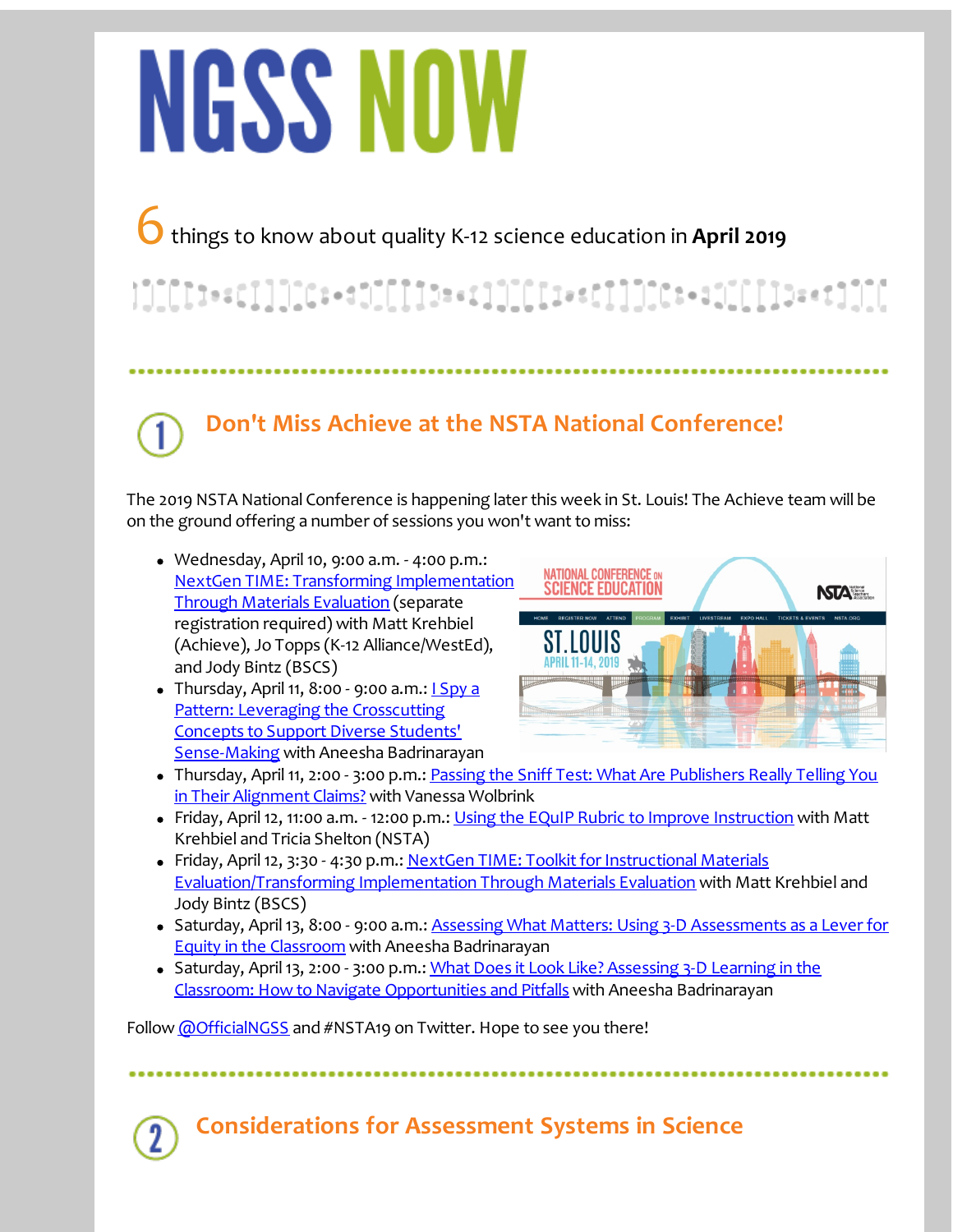## **Considerations for Assessment Systems in Science**

Achieve

If you're thinking about three-dimensional science assessment, you won't want to miss the *[Considerations](https://www.achieve.org/publications/task-annotation-project-science-systems) for Assessment Systems in Science* guide, which describes the implications of the Task Annotation Project in Science for [decisionmakers](https://www.achieve.org/our-initiatives/equip/tools-subject/science/task-annotation-project-science) and assessment systems - including both classroom-based and external(e.g., district- and state-wide tests and systems).

Make sure to also check out the full set of [resources](https://www.achieve.org/our-initiatives/equip/tools-subject/science/task-annotation-project-science) recently released as part of the Task Annotation Project in Science. These tools are intended to show educators what it looks like to give students tasks that measure [three-dimensional](https://www.achieve.org/our-initiatives/equip/tools-subject/science/task-annotation-project-science) science standards. In addition to annotated examples of classroom tasks, resources include emerging models and guidelines about assessment [must-haves](https://www.achieve.org/publications/science-task-annotations-non-negotiables), [phenomena](https://www.achieve.org/publications/science-task-annotations-phenomena), [equity](https://www.achieve.org/publications/science-task-annotations-equity), [sense-making](https://www.achieve.org/publications/science-task-annotations-sense-making), [practices](https://www.achieve.org/publications/science-task-annotations-science-and-engineering-practices), and [crosscutting](https://www.achieve.org/publications/science-task-annotations-crosscutting-concepts) concepts for educators who want to design their own three-dimensional performance tasks, as well as **[tools](https://www.nextgenscience.org/taskscreener)** educators and developers can use to figure out whether tasks they are considering using are really going to provide meaningful feedback to students, their parents and teachers, and policymakers in districts and states.

#### **Contemporary Instructional Approaches to Promote STEM**  $\overline{3}$ **Learning for English Learners**

Okhee Lee, New York University Professor and NGSS Writer, [wrote](http://nstacommunities.org/blog/2019/03/21/contemporary-instructional-approaches-to-promote-stem-learning-for-english-learners/) on the NSTA Blog about effective instructional strategies for all learners that can be pulled from the recent National Academies report, *English Learners in STEM Subjects: [Transforming](https://www.nap.edu/catalog/25182/english-learners-in-stem-subjects-transforming-classrooms-schools-and-lives) Classrooms, Schools, and Lives*. In the post, she identifies two common pitfalls: (1) It is best practice for English Learners (ELs) to be simultaneously learning science knowledge and practice and language. Thus, it is not necessary for educators to frontload vocabulary before the science learning starts - students should learn language while their



understanding of science concepts becomes more nuanced; (2) The language that ELs learn while engaging in science practices is notlimited to science vocabulary - it's also all of the language needed to engage in science practices and communicate meaning. Thus, educators should avoid simplifying language (which therefore simplifies content) for ELs, as that often lowers expectations for certain students and fails to meet grade-level content expectations.

## **Creating Science Learning Experiences that Support Learners Receiving Special Education**

A new **STEM [Teaching](http://stemteachingtools.org/brief/59) Tool** provides guidance for giving all students multiple opportunities and avenues for engaging in deep and meaningful sense-making about the natural and designed worlds, rather than creating cognitive, physical, behavioral, neurological, developmental, and emotional barriers. It provides considerations, tips to attend to equity, and recommended actions to support students receiving special education services.

### **The Role of Instructional Resources in Supporting Investigation and Design**